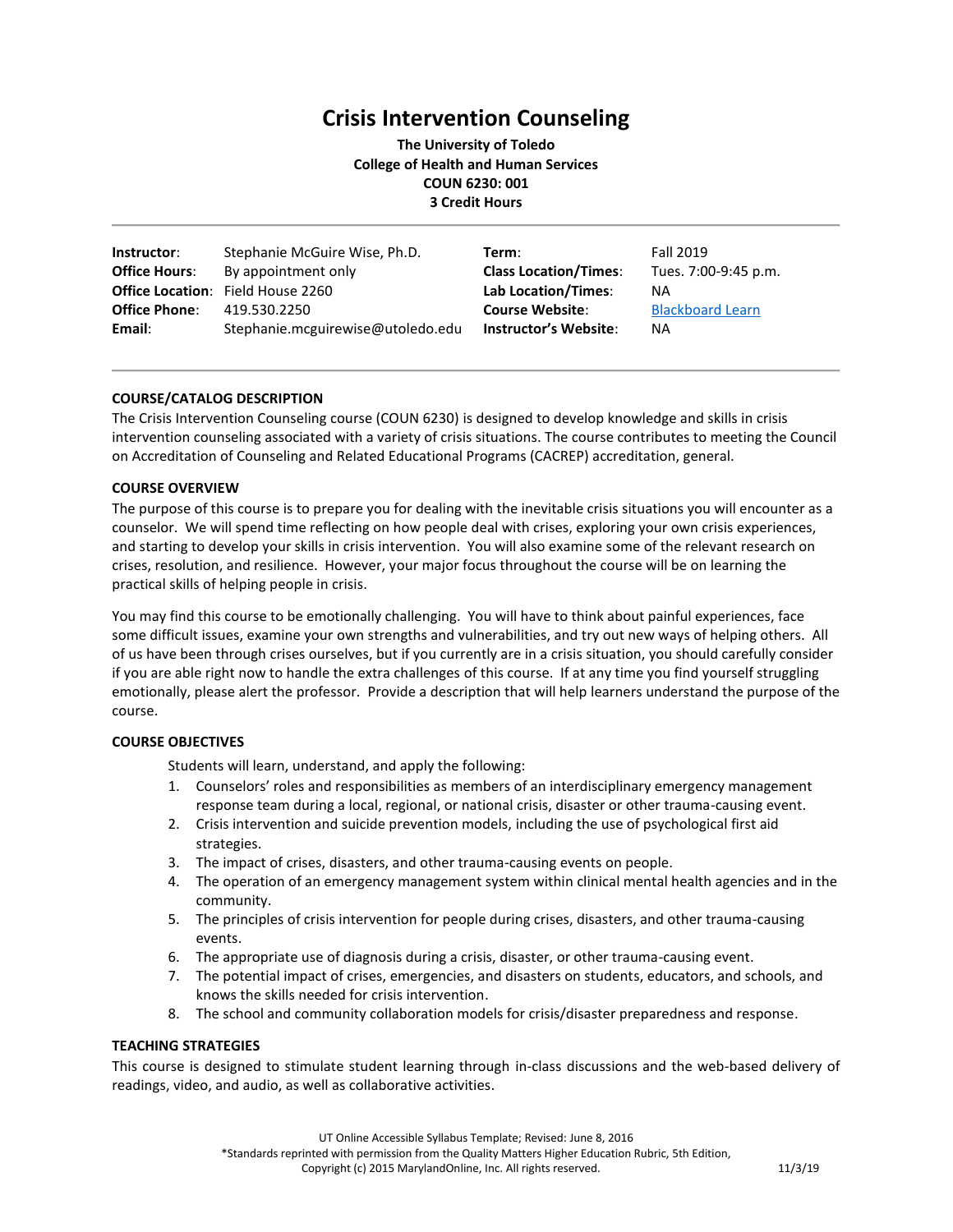## **WORK WEEK**

We will meet each week on Tuesdays from 7:00-9:45 p.m. Exceptions will be listed in the course schedule of the syllabus. Begin each week on Monday by checking the schedule and then viewing the content for the week. Refer often to the course syllabus; this document will contain answers to most questions and, along with rubrics, provide detailed information on course assignments.

## **PREREQUISITES**

A grade of B or better in COUN 5140: Counseling Theories and Techniques.

## **TECHNICAL SKILLS**

To succeed in this course, it will be important for learners to possess the following technical skills:

- 1. Rename, delete, organize, and save files.
- 2. Create, edit, and format word processing and presentation documents.
- 3. Copy, paste, and use a URL or web address.
- 4. Download and install programs and plug-ins.
- 5. Send and receive email with attachments.
- 6. Locate and access information using a web search engine.
- 7. Use chat or IM software for real-time communication.
- 8. Use a learning management system.

Please consult the Blackboard learning manual or the university IT department for any issues with the learning management system or other university sponsored applications (e.g., Outlook).

#### **REQUIRED TEXTS AND MATERIALS**

American Psychological Association (2010). Publication manual of the American Psychological Association (6th ed.). Washington, DC: Author.

Bialosky, J. (2011). *History of a suicide: My sister's unfinished life.* New York: Washington Square Press. ISBN: 978-1- 4391-0194-0

*Note:* Additional readings will be assigned throughout the semester.

## **RECOMMENDED TEXTS**

James, R. K. & Gilliland, B. E. (2017). *Crisis intervention strategies* (8th ed). Boston: Cengage. ISBN: 978-1-305- 27147-0

#### **TECHNOLOGY REQUIREMENTS**

#### **Browser Check Page**

Students need to have access to a properly functioning computer throughout the semester. [The Browser Check Page](http://www.utoledo.edu/dl/helpdesk/browser-check.html) will enable you to perform a systems check on your browser, and to ensure that your browser settings are compatible with **Blackboard**, the learning management system that hosts this course.

#### **Software**

Student computers need to be capable of running the latest versions of plug-ins, recent software and have the necessary tools to be kept free of viruses and spyware. The computer needs to run the following software, available in th[e UT Online Download Center.](http://www.utoledo.edu/dl/main/downloads.html)

- Word Processing Software
- Adobe Acrobat Reader
- Java Plugin Console
- Adobe Flash Player
- Adobe Shockwave Player
- Google Chrome Browser **Recommended**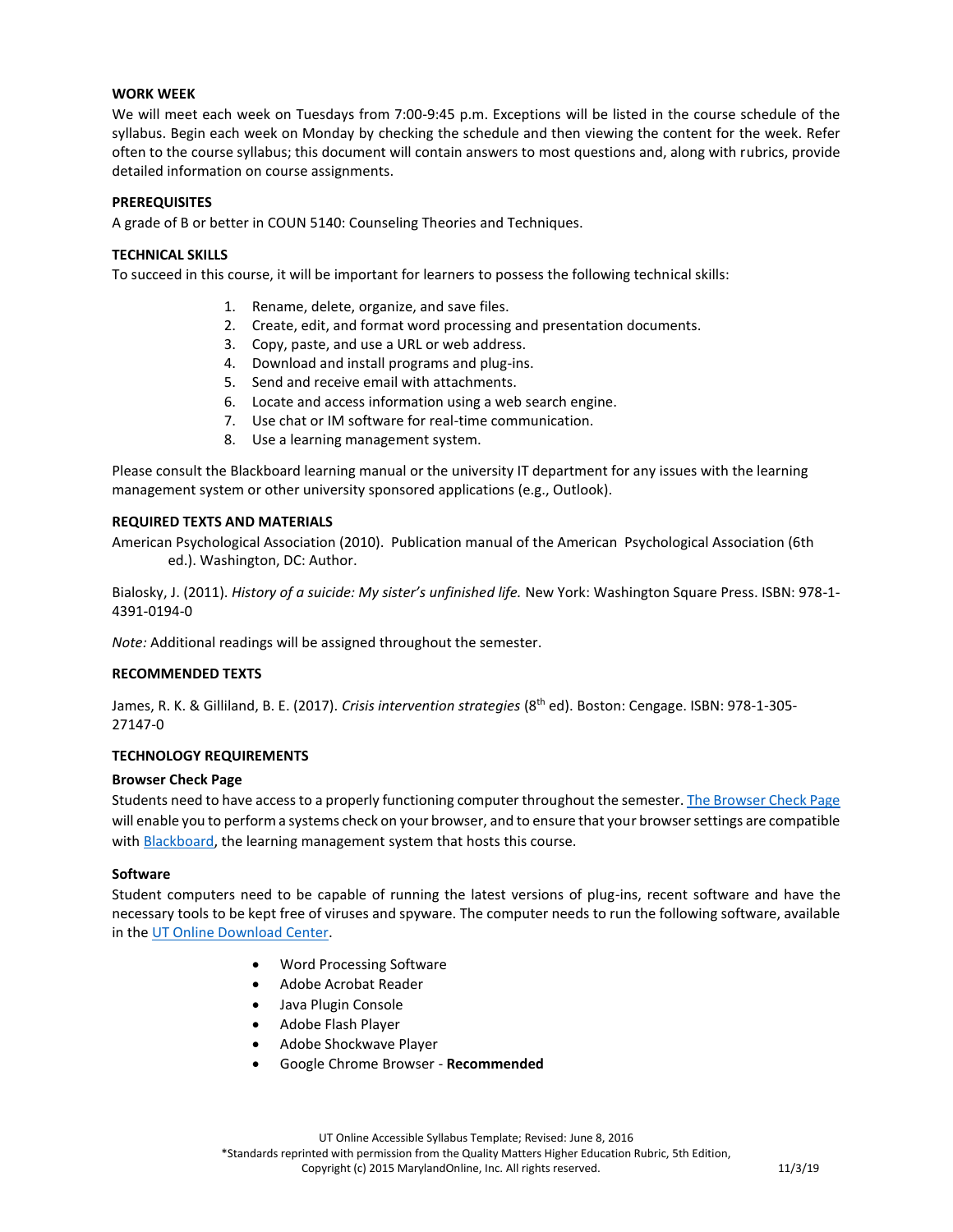## **Internet Service**

High-speed Internet access is recommended, as dial-up may be slow and limited in downloading information and completing online tests. This course does contain streaming audio and video content.

## **Use of Public Computers**

If using a public library or other public access computer, please check to ensure that you will have access for the length of time required to complete tasks and tests. A list and schedule for on-campus computer labs is available on th[e Open Lab for Students](http://www.utoledo.edu/it/CS/Lab_hours.html) webpage.

## **UT Virtual Labs**

Traditionally, on-campus labs have offered students the use of computer hardware and software they might not otherwise have access to. With UT's Virtual Lab, students can now access virtual machines loaded with all of the software they need to be successful using nothing more than a broadband Internet connection and a web browser.

The virtual lab is open 24/7 and 365 days a year at [VLAB: The University of Toledo's Virtual Labs.](http://www.utoledo.edu/it/VLab/Index.html)

## **TECHNOLOGY PRIVACY POLICIES**

This course will use tools that will require learners to create an account with a username and password. To safeguard your account on each platform, please make note of the following privacy policies:

- [UT IT Responsible Use Policy](http://www.utoledo.edu/policies/administration/info_tech/pdfs/3364_65_05.pdf)
- [Seelio](https://seelio.com/terms)

#### **COURSE AND INSTITUTIONAL POLICIES**

# **Nondiscrimination on the Basis of Disability**

The University is an equal opportunity educational institution. Please read [The University's Policy Statement on](https://www.utoledo.edu/policies/administration/diversity/pdfs/3364_50_03_Nondiscrimination_o.pdf)  [Nondiscrimination on the Basis of Disability](https://www.utoledo.edu/policies/administration/diversity/pdfs/3364_50_03_Nondiscrimination_o.pdf) – Americans with Disabilities Act Compliance.

#### **Academic Dishonesty**

Academic dishonesty will not be tolerated. Please read [The University's Policy Statement on Academic Dishonesty](http://www.utoledo.edu/dl/students/dishonesty.html).

Examples of academic dishonesty include, but are not limited to:

•Plagiarizing or representing the words, ideas, or information of another person as one's own and not offering proper documentation;

•Giving or receiving, prior to an examination, any unauthorized information concerning the content of that examination;

•Referring to or displaying any unauthorized materials inside or outside of the examination room during the course of an examination;

•Communicating during an examination in any manner with any unauthorized person concerning the examination or any part of it;

•Giving or receiving substantive aid during the course of an examination;

•Commencing an examination before the stipulated time or continuing to work on an examination after the announced conclusion of the examination period;

•Taking, converting, concealing, defacing, damaging or destroying any property related to the preparation or completion of assignments, research or examination;

•Submitting the same written work to fulfill the requirements for more than one course.

•Helping, or attempting to help, another person commit an act of academic dishonesty.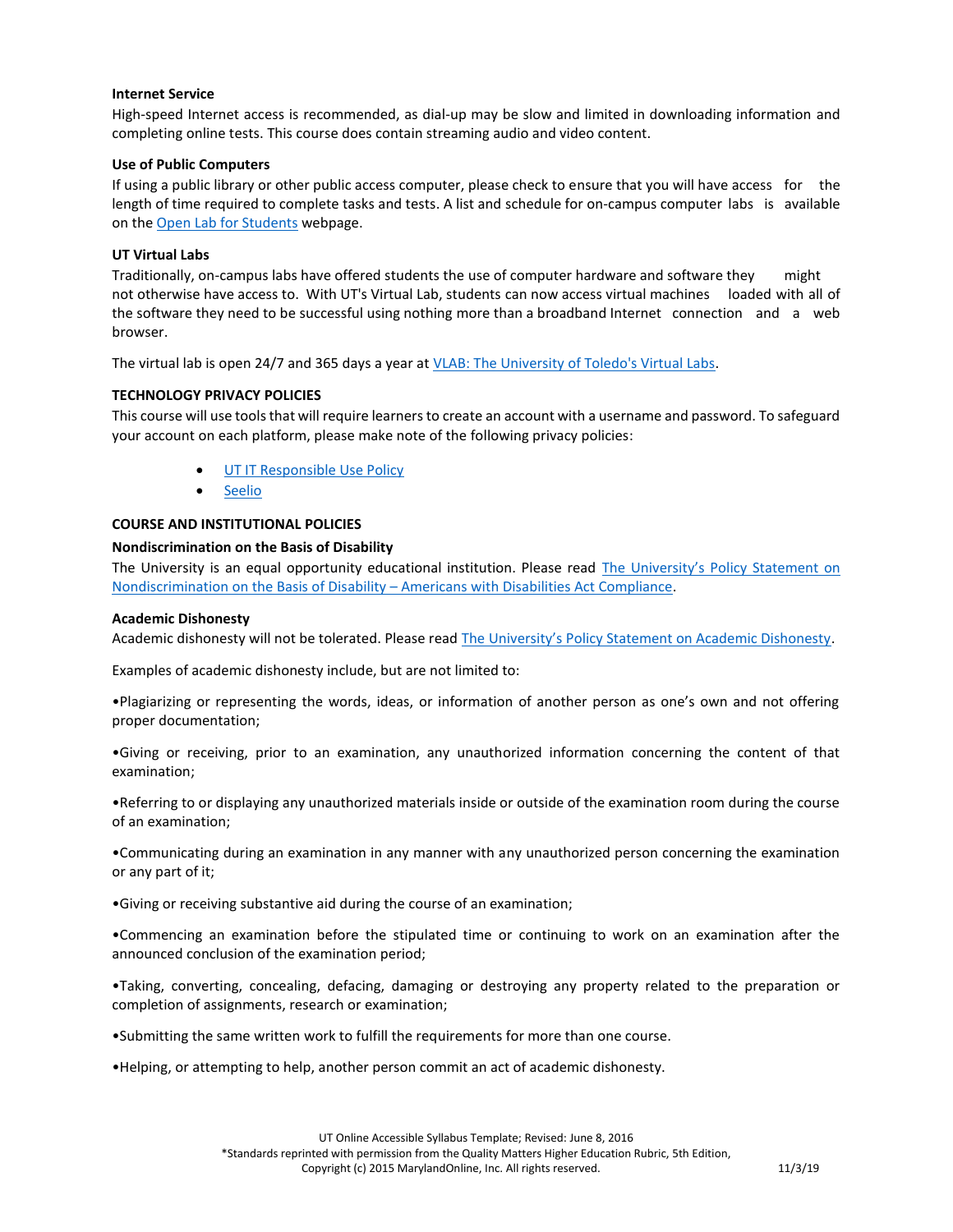Should cases of academic dishonesty be found, the instructor reserves the right to advise the student, and/or the following sanctions may be imposed:

•Assign the student an "F" for the work in question.

•Assign the student an "F" for the entire course. In this case the instructor will inform the Chair, the Dean, and the student of this action. In accordance with the Code of Academic Conduct (Academic Honesty Policy) in the BGSU Student Handbook, the Dean has jurisdiction over the course of action, with the Academic Honesty Committee overseeing any further appeals procedures.

•Recommend that the student be placed on probation or suspended for a definite period of time, or (in cases of repeated offenses within or between the student's classes) recommend that the student be expelled from the university. In these cases the instructor will inform the Chair, the Dean, and the student of this action. In accordance with the Code of Academic Conduct (Academic Honesty Policy) in the BGSU Student Handbook, the Dean has jurisdiction over the course of action, with the Academic Honesty Committee overseeing any further appeals procedures.

## **Copyright Notice**

The materials in the course website are only for the use of students enrolled in this course for purposes associated with this course, and may not be retained or further disseminated.

# **GRADING POLICIES General Course Expectations**

All papers will reflect graduate-level writing (including introductory and concluding comments and appropriate transitions linking various sections) and is free of errors (i.e., APA, grammar, spelling, syntax, logic, organization, clarity, style). If citations are used in any document, you need to use APA 6th edition formatting.

Personal reflections are an opportunity for you to reflect on your thoughts and emotions about the readings and/or class and are an avenue for personal and professional growth. Effective counseling requires that you must know yourself and what personal issues might come up for you as you help others. These are not research papers and should be written in first person focusing on your thoughts, feelings, and reactions. These are designed to identify and explore personal attitudes, values, and behaviors that can impede or enhance the counseling experience with your clients. These assignments must demonstrate your ability to self-reflect and personal self-awareness.

#### **Extra Credit Opportunities**

Sufficient opportunity has been made available to you to demonstrate your mastery of the material in this class. Consequently, there will be no extra credit assignments for this course.

# **Late Assignment Policy**

Late assignments will not be accepted unless the student has notified the instructor of a conflict before the deadline day and the instructor grants an official extension prior to the due date and time of the assignment. Plan to submit prior to the last minute to decrease potential problems. The instructor reserves the right to refuse an extension. In the rare event that an extension is permitted, points may be deducted per day that it is late. Late assignments that are not previously accepted will earn zero points.

#### **Expectations of Written Work**

Professional counselors are expected to communicate in a variety of settings, and for academic and professional work, in a manner appropriate for the social and behavioral sciences. This includes the use and understanding of the American Psychological Association (APA) style of writing/communicating. To that end, it is expected that your written work in this class be of graduate school-level quality, and in appropriate APA format. Rubrics will describe the APA format requirements for each assignment.

Your written assignments will be evaluated for both their content and quality, just as they would in professional settings. While your instructor is more than willing to answer any questions you may have, you are ultimately responsible for knowing what constitutes APA format, which includes the use of the current Publication Manual of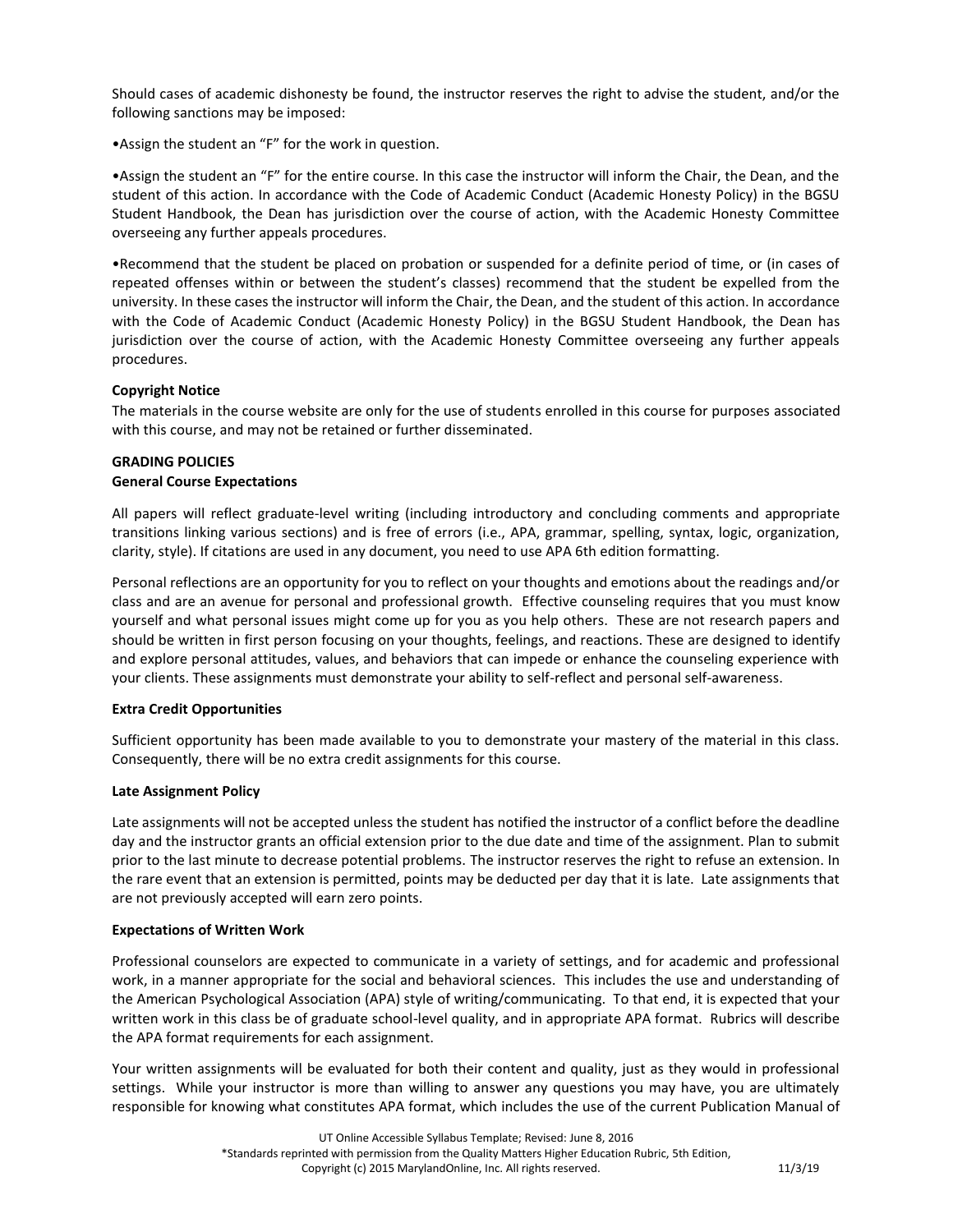the American Psychological association (6th ed). If you are uncertain about APA formatting, you should seek the instructor's assistance or seek assistance from the campus writing center prior to completing the assignment. Do not rely on web sources for APA formatting as often these are inaccurate.

Additionally, it is expected that all research (e.g. treatment recommendations) in this course be done so in an appropriate academic and professional manner. This includes utilizing only reputable references such as peerreviewed journals, books, news articles, government or agency reports, etc. Many online sources (e.g. Wikipedia) are not reputable sources and students will lose points on assignments which incorporate improper or inaccurate sources. Ohio Link, which students have access to as a UT student, is a good source to begin a literature search. If you have a question whether something is considered a reputable source, you must contact the instructor prior to the due date of the assignment.

**All written assignments are to be completed in Microsoft Word (2007 or higher) format, and uploaded to Blackboard by the beginning of class time on their assigned due date. The file should be saved in the following format: LastName\_AssignmentName. Points will be deducted if any of the listed requirements are missing.**

For written assignments requiring references, you may be asked to submit a pdf version of the references at the instructor's request.

*NOTE:* All course requirements will be submitted through Blackboard unless otherwise instructed.

## **Professionalism**

The mental health and school counseling program expects students to adhere to the highest standards for professional comportment at all times throughout their enrollment in this program. To that end, those associated with the counseling program must display professional maturity, competence in their scope of practice, and personal and ethical integrity in every facet of the clinical and educational setting. For educator candidates this means compliance with the UT Student Code of as well as evidencing accepted behaviors and attitudes appropriate to the educational circumstances, including but not limited to punctuality, personal appearance (dress, hygiene etc.), speech, preparation, quality of work, etc. As a professional, it is your responsibility to pursue remediation of any deficits revealed in your performance on Key Assessment(s) assignments completed as part of this course. **NO side conversations or spending time on your phone / other websites.**

In this class, you may be required to provide assessments to fellow classmates. Naturally, in the course of discussion, student-participants probably will disclose personal information. It is your duty to maintain confidentiality for classmates and clients. You are expected to abide by the American Counseling Association (2014) Code of Ethics, the American School Counselor Association (2010) Ethical Standards, International Association of Marriage and Family Counselors (2005) Ethical Standards & Guidelines, and National Association of School Psychologists (2000) Professional Conduct Manual as they apply to you.

During course lectures, activities, and assessment sessions you will be expected to work and communicate with faculty, other students and school/agency partners in an effective collegial and professional manner at all times. Students are required to practice diligence and discretion in client-counselor relationships as well as faculty-student relationships. Some attitudinal or behavioral patterns that may elicit concerns as to the student's ability to continue in the counseling program may include, but are not limited to: breaching client confidentiality, becoming sexually involved with a client, performing clinical skills outside of one's scope of ability, academic dishonesty, revealing a lack of concern or compassion in practice or in the classroom, and disobeying or showing disrespect for others.

#### **Safe and Confidential Environment**

Confidentiality is a core ethical principal in the counseling profession. Trust and openness are a crucial part of the experiential nature of the class activities essential to integrate the concepts in this course. With regards to yourself, you have the right and responsibility to share only as deeply as you feel comfortable. With regard to your volunteer and any clients in the field you wish to discuss or use as examples in class discussions, you should protect their privacy and confidentiality by using aliases and avoiding identifying characteristics. This classroom (in-class, site visits, and on Canvas) must be a safe environment for discussions, with no fear of reprisal, criticism, or breach of confidentiality. Revealing anything about a fellow student, case studies, or any other personal or private information with anyone outside of the class is a breach of confidentiality. Anything you share in this class that is subsequently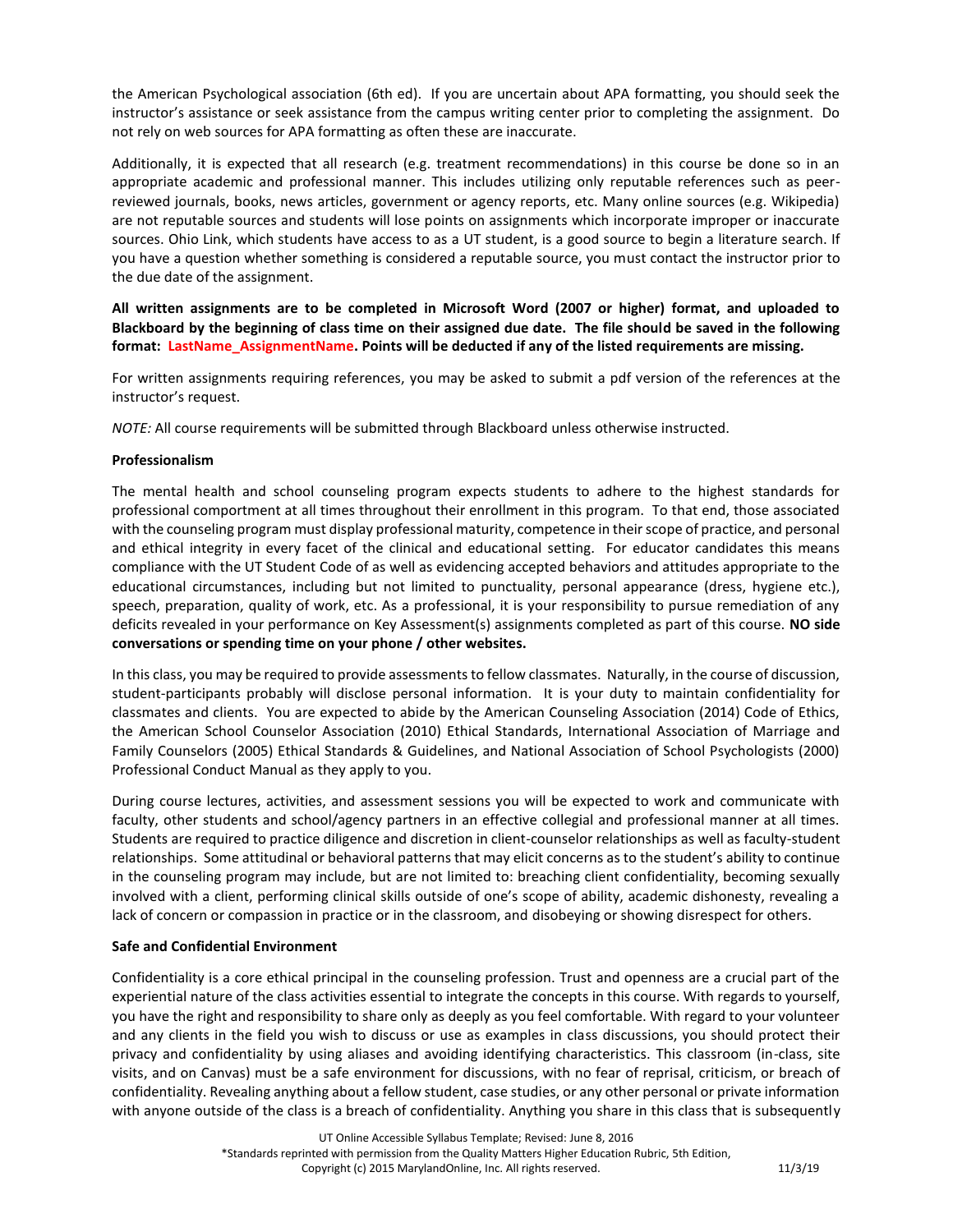shared with the instructor will in no way affect your grade and will be kept confidential unless it falls under one of the exceptions of confidentiality, which include, but are not limited to: disclosures of serious and foreseeable harm to self or others, or abuse of a child, elderly person, or disabled person.

As noted above, please keep in mind your instructor will serve and handle your concerns and needs for the classroom environment, but is your instructor only (i.e. not your counselor). The Counseling Center or another referral of your choice is best equipped to handle any emotional, behavioral, or substance-related concerns.

In addition, please keep in mind that, just as a counseling group facilitator is unable to guarantee confidentiality for all group members, so too is this class instructor's control over confidentiality limited. If a classmate discloses any of the above please see the instructor immediately. Breach of confidentiality is very serious and will result in consequences such as affecting your grade or even up-to failure of the course.

# **Informed Consent**

This syllabus, course assignments, and course schedule are all subject to change at the instructor's discretion. If any changes are made the instructor is responsible for appropriate announcement of such changes to the entire class. Such announcement(s) will be given in class as well as through the Blackboard "Announcement" feature. It is the responsibility of the student to ensure they acquire any class announcements on days they are absent, as well as to regularly check Blackboard for online class materials.

# **Course Requirements:**

**1. Readings and Discussions** Readings offer us a common language with which to explore our thinking. The reading materials themselves do not determine or create our thinking that is your job as a learner. Good thinking comes from a critical eye willing to look beyond what is claimed to pursue a number of very important questions. Do I understand what is being explained? Do these ideas fit my experience of the world? Do they change how I think about the world? What are the implications of these ideas; how do they translate into practice? How do they encourage me to act? What are the issues that emerge from these concepts and ideas? You will be asked to make thoughtful contributions in large and small group discussions and share your informed reactions to readings, speakers, and general class discussions. Readings will be assigned each week.

**2. Scholarly Paper** You will select a specific crisis situation (child abuse, death, divorce, family violence, rape, suicide, terminal illness, etc.) and review the current scholarly literature. You will prepare a graduate level paper integrating your readings in the area (must use *at least* 5 journal articles from the last five years; you may NOT use your text as a reference). Paper must be a minimum of 10 pages, but no more than 12 (not including references). Paper must follow APA  $6<sup>th</sup>$  edition guidelines.

This paper should include the following primary headings:

- **Introduction**
- Overview of scholarly literature
- Importance within the counseling field
- Treatment options
- **Conclusion**

3. **Brief Essays** Reflective, thoughtful essays provide an opportunity for you to think about the material in a way that will be integrative to your practice of counseling. This class requires that you read *History of a Suicide*. Three essays will be assigned for you to consider the author's thoughts and feelings about her sister's suicide and reflect on how you will help those in her sister's position as well as family members who have suffered a suicide.

**4. Final Personal Reflection Paper** Personal reflection papers are an opportunity for you to reflect on your thoughts and emotions about the readings and/or class and are an avenue for personal and professional growth. Effective crisis intervention requires that you must know yourself and what personal "issues" might come up for you as you help others. They are not research papers and should be written in first person focusing on your thoughts, feelings,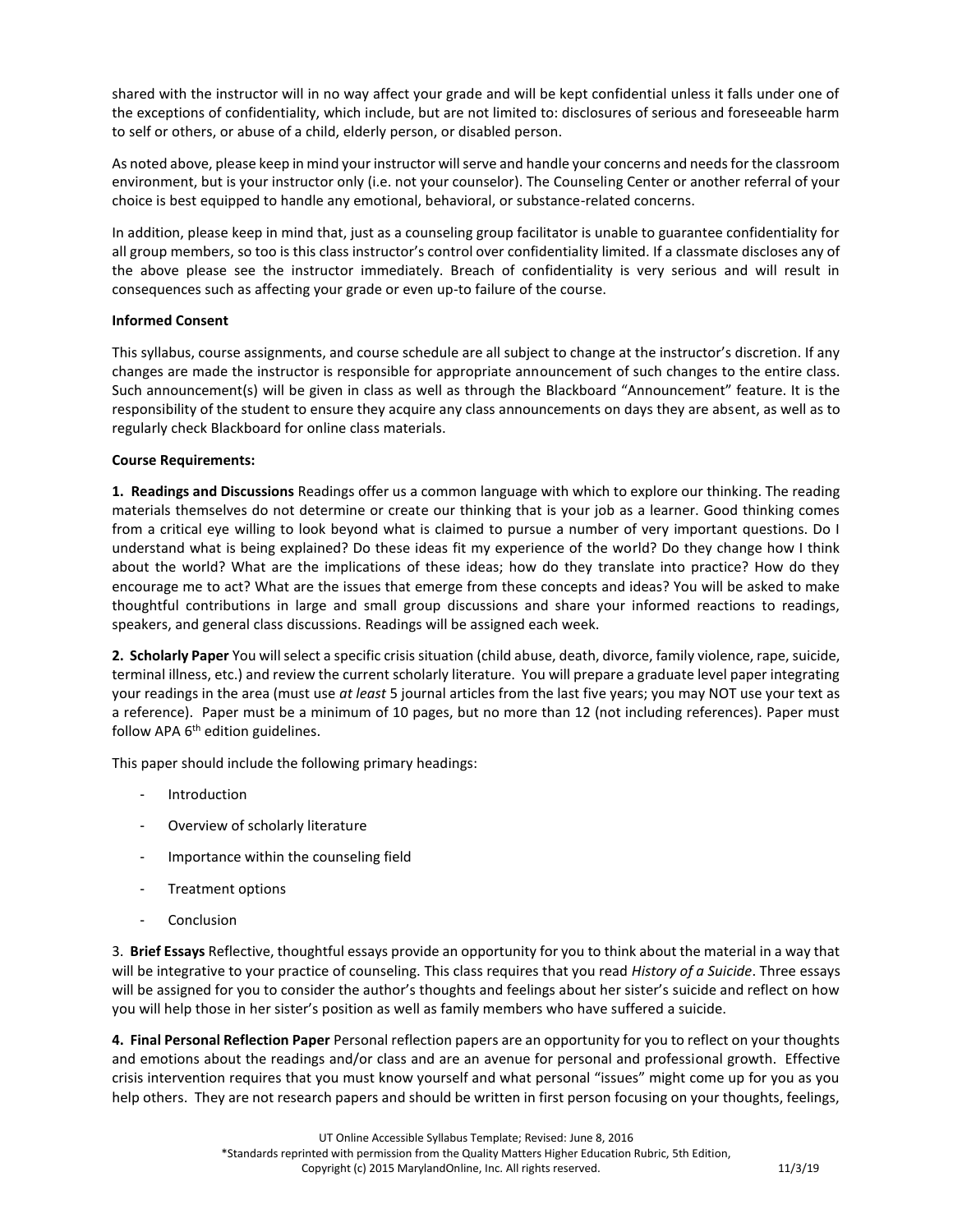and reactions. These are designed to identify and explore personal attitudes, values, and behaviors that can impede or enhance the counseling experience with your clients.

This assignment will focus on a crisis that was most challenging or difficult to learn about and/or a crisis the student anticipates will be challenging to cope with in future clinical situations. The student should explain his/her personal reactions to the crisis and clearly present a plan for coping with personal feelings, countertransference, or other issues as they may arise in the future. This plan should include strategies for self-care related to clinical practice with the crisis described in the paper. The paper should be written in first-person. 3-4 pages, doubled spaced.

**5. Exams** There will be a Mid-term Exam and a Final Exam. Exams will be multiple choice. The Mid-term Exam will cover only the material covered in the first half of the semester and the Final Exam will cover only the material covered in the second half of the semester (post-midterm).

## **The instructor reserves the right to amend the syllabus and assignments as needed throughout the semester.**

| Assignments/Assessments | <b>Total Points</b> | % of Final Grade |
|-------------------------|---------------------|------------------|
| <b>Scholarly Paper</b>  | 20                  | 20%              |
| Essays (3)              | 30                  | 30%              |
| <b>Reflection Paper</b> | 10                  | 10%              |
| Midterm Exam            | 20                  | 20%              |
| Final Exam              | 20                  | 20%              |
| Total                   | 100                 | 100%             |

To summarize, here are the assignments and point totals:

Learners are expected to complete and submit all assignments and tests by the due date listed in the Course Schedule. Late assignments and make-up tests will not be permitted unless arrangements are discussed and approved well before the required due date. Ask questions as soon as possible by email or by phone if you do not understand an assignment.

The Midterm and Final Exams will be administered on campus. Details, including specific times and locations, are provided in the Course Schedule. Learners parking on campus are advised to contact [Parking Services](http://www.utoledo.edu/parkingservices/index.html) for parking permit options and costs. Off-campus proctored testing is an option. Learners outside the Toledo area will be required to locate an approved proctor in their local area and pay for any proctoring expenses. UT Online is available to assist students with off-campus proctoring arrangements. Please visit the Student Requirements for Off Site [Proctored Exams](http://www.utoledo.edu/dl/students/proctor_info.html) webpage to learn more about this process.

The grading scale for this course is as follows:

 $A = 90 - 100%$  $B = 80 - 89%$  $C = 70 - 79%$  $D = 60 - 69%$  $F = 59%$ 

# **AMERICANS WITH DISABILITIES ACT**

The University of Toledo is committed to providing equal access to education for all students. If you have a documented disability or you believe you have a disability and would like information regarding academic accommodations/adjustments in this course, please contact the **Student Disability Services Office** at 419-530-4981 (voice) or 419-530-2612 (TDD).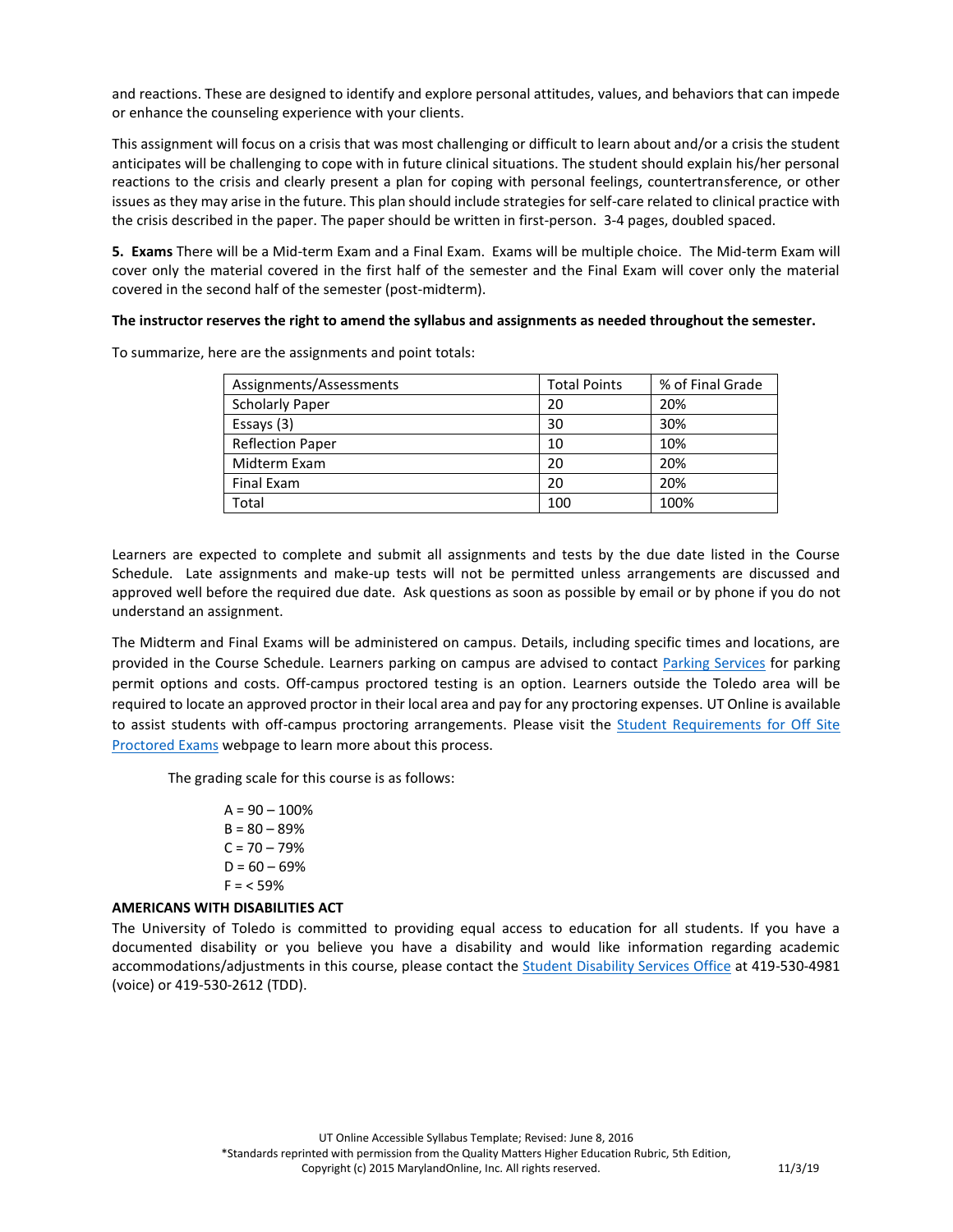## **GENERAL ACCESSIBILITY STATEMENT ON COURSE TECHNOLOGY**

In conjunction with The University's commitment to ensuring equal access to all technology-based information, this course contains technologies that learners can use regardless of age, ability or situation. The course's platform, [Blackboard Learn,](http://www.blackboard.com/Platforms/Learn/Resources/Accessibility.aspx) is a certified web-accessible platform, satisfying Level AA conformance criteria of Web Content Accessibility Guidelines (WCAG 2.0). External sites used in the course, such as [Echo360,](http://echo360.com/press-release/echo360-earns-vpat-federal-government-section-508-accessibility-standard-credentialing) are compliant with Section 508 standards, and the media players used in the course support closed captioning, are keyboard operable, and compatible with screen reading software. If any accommodations, beyond what is provided, are needed for equal access to any of this course content, please contact the instructor as soon as possible. The University of Toledo's [Office of Student Disability Services](http://www.utoledo.edu/offices/student-disability-services/) processes closed captioning requests for videos and other media from the instructor, which may take up to four (4) business days to complete.

## **COMMUNICATION GUIDELINES**

## **Email:**

Students are expected to check their UT email account frequently for important course information. This class is being taught for you, so if you are having trouble understanding any aspect of it, please let me know. I am here to help, and will do my best to respond to email within 24 to 48 hours. **Weekends not included.**

#### **Discussion:**

In this course, participation is vital to your success, and your active engagement during weekly discussion is crucial to learning. It is expected that you will attend class ready to discuss the week's assigned readings. Though participation will not be graded, credit may be earned if you are on the cusp of two letter grades and have contributed thoughtfully and critically throughout the semester.

#### **Real-Time Communication:**

A link to a real-time communication or chat tool has been added to the Course Menu. We will not be using this tool as part of our course assignments; however, the tool is available for you to use if and when you need it.

#### **Netiquette:**

It is important to be courteous and civil when communicating with others. Students taking online courses are subject to the communication regulations outlined in the Student Handbook. To ensure your success when communicating online, take time to familiarize yourself with the "dos" and "don'ts" of [Internet etiquette.](https://www.utoledo.edu/dl/students/netiquette.html)

#### **TECHNICAL SUPPORT**

**\*\*If you encounter technical difficulties with Blackboard, please contact the [UT Online Help Desk\\*](http://www.utoledo.edu/dl/helpdesk/index.html)\*** at (419) 530 8835 o[r utdl@utoledo.edu.](mailto:utdl@utoledo.edu) The Help Desk offers extended hours in the evenings and on weekends to assist students with technical problems. When calling after hours, leave a detailed message, including your Rocket Number and phone number, and a UT Online staff member will respond on the next business day.

**\*\*Technical questions related to on-campus Internet access, virtual labs, hardware, software, personal website hosting, and UTAD account management can be directed to UT's [IT Help Desk\\*](http://www.utoledo.edu/it/CS/HelpDesk.html)\*** at (419) 530-2400 or [ithelpdesk@utoledo.edu.](mailto:ithelpdesk@utoledo.edu)

## **LEARNER SUPPORT**

The University of Toledo offers a wide range of academic and student support services that can help you succeed:

# **eTutoring Services**

[The Ohio eTutoring Collaborative,](https://www.etutoring.org/login.cfm?institutionid=232&returnPage) in partnership with The University of Toledo, now provides online tutoring support for all UT students. eTutoring Services are offered in a wide array of subjects, including Writing, Math, Calculus, Statistics, Accounting, Biology, Chemistry, and Anatomy and Physiology.

#### **eLibrary Services Portal**

Th[e eLibrary](http://www.utoledo.edu/dl/students/elibrary.html) is a customized gateway to UT Libraries for online students. It was designed to help you locate the best online library resources without leaving Blackboard.

## **Student Disability Services**

[Student Disability Services](http://www.utoledo.edu/offices/student-disability-services/index.html) provides accommodations and support services to students with disabilities.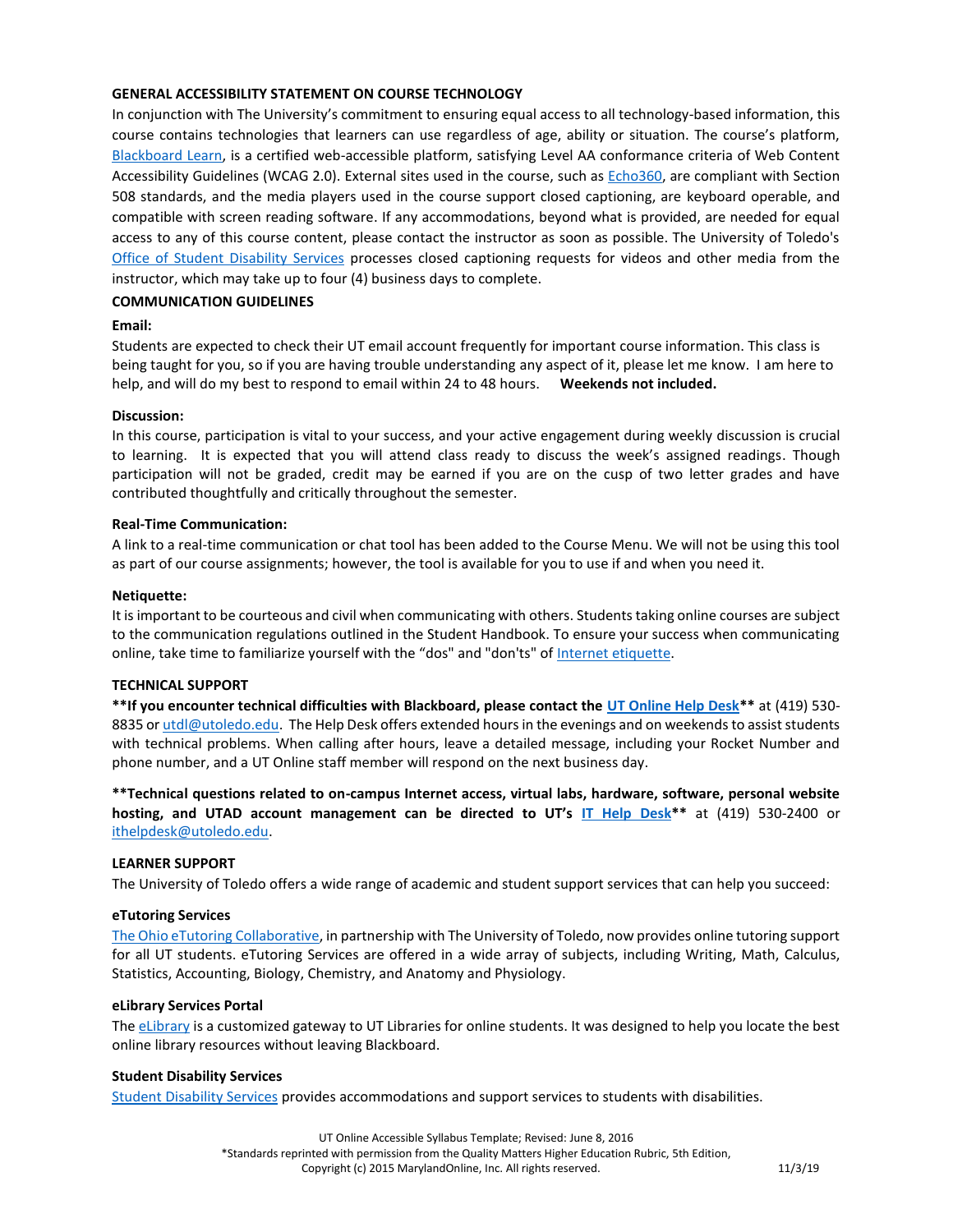## **Counseling Center**

[The Counseling Center](http://www.utoledo.edu/studentaffairs/counseling/) is The University's primary facility for personal counseling, psychotherapy, and psychological outreach and consultation services. The Counseling Center staff provide counseling (individual and group), mental health and wellness programming, and crisis intervention services to help students cope with the demands of college and to facilitate the development of life adjustment strategies.

## **Military Service Center**

UT's [Military Service Center](https://www.utoledo.edu/call/military/index.html) recognizes the sacrifices of our service members and their families and is dedicated to helping them achieve continued success in life. They provide accessible educational and degree completion opportunities and a wide range of customized support services, including educational benefit processing, mentoring, advocacy, and networking.

## **Services for Online Students**

Knowing what to do, when to do it, and who to contact can often be overwhelming for students on campus - even more so for distance learners. Visit th[e Resources for Current Students](https://www.utoledo.edu/dl/students/index.html) webpage to learn more about the wide range of services for online students.

# **Course Schedule**

# **IN PROGRESS**

| Week #         | <b>DATE</b> | <b>TOPICS / READINGS</b>                         | <b>ASSIGNMENTS</b>                       |
|----------------|-------------|--------------------------------------------------|------------------------------------------|
| $\mathbf{1}$   | 8/27        | Introductions & Overview                         | Review Syllabus                          |
|                |             | Review syllabus / assignments                    |                                          |
| $\overline{2}$ | 9/03        | <b>Review Rubrics</b>                            | Read Flannery & Everly, 2000             |
|                |             | Intro: Crisis Intervention: A Review             | Read Stone & Conley, 2004                |
|                |             | Multiculturalism: Roberts' Crisis Intervention   |                                          |
|                |             | Model and Multicultural Competencies             |                                          |
| 3              | 9/10        | Legal and Ethical Issues on Crisis of Trauma     | Read Rummell & Joyce, 2010               |
|                |             | <b>Ethical Implications of Online Counseling</b> | Read Myer et al., 2013                   |
|                |             | Intervention and Assessment Models:              |                                          |
|                |             | The Introduction of a Task Model for Crisis      |                                          |
|                |             | Intervention                                     |                                          |
| 4              | 9/17        | The Tools of the Trade:                          | Read McAdams & Keener, 2008              |
|                |             | Preparation, Action, Recovery                    |                                          |
| 5              | 9/24        | <b>Crisis Case Handling</b>                      | Read Watson & Fulambarker, 2015          |
|                |             | Telephone and Online Crisis Counseling           | Read "Handling a Call"                   |
|                |             | <b>CIT</b>                                       | Read Mishara et al., 2007                |
|                |             | Handling a Call from a Suicidal Person           | Read Ramchand et al., 2017               |
|                |             | Crisis Hotlines in California                    |                                          |
|                |             | Helper Behaviors and Intervention Styles         |                                          |
| 6              | 10/01       | Differentiating Among Stress, Acute Stress       | Read Yeager & Roberts, 2003              |
|                |             | Disorder, Crisis Episodes, Trauma, and PTSD      | Read Lanza et al., 2018                  |
|                |             | First Responder Mental Health                    | Read Garner et al., 2016                 |
|                |             | The Private Traumas of First Responders          |                                          |
|                |             |                                                  | Essay #1 Due Friday, October 4, at 11:59 |
|                |             |                                                  | p.m.                                     |
| $\overline{7}$ | 10/08       | A Permanent Solution: A Temporary Problem        | Read Vogel-Scibilia                      |
|                |             | Crisis Intervention with Highly Lethal Suicidal  | Read Leenaars, 2001                      |
|                |             | People                                           | Read Fowler, 2013                        |
|                |             | Core Principles in Treating Suicidal Patients    | Guest Speaker: Molly Whelan              |
|                |             | <b>SLAP &amp; DIRT</b>                           |                                          |
| 8              | 10/15       | <b>Midterm Exam</b>                              | <b>Midterm Exam</b>                      |
| 9              | 10/22       | <b>Book Discussion</b>                           | <b>Guest Speaker: Hilary Thorpe</b>      |

UT Online Accessible Syllabus Template; Revised: June 8, 2016

\*Standards reprinted with permission from the Quality Matters Higher Education Rubric, 5th Edition,

Copyright (c) 2015 MarylandOnline, Inc. All rights reserved. 11/3/19